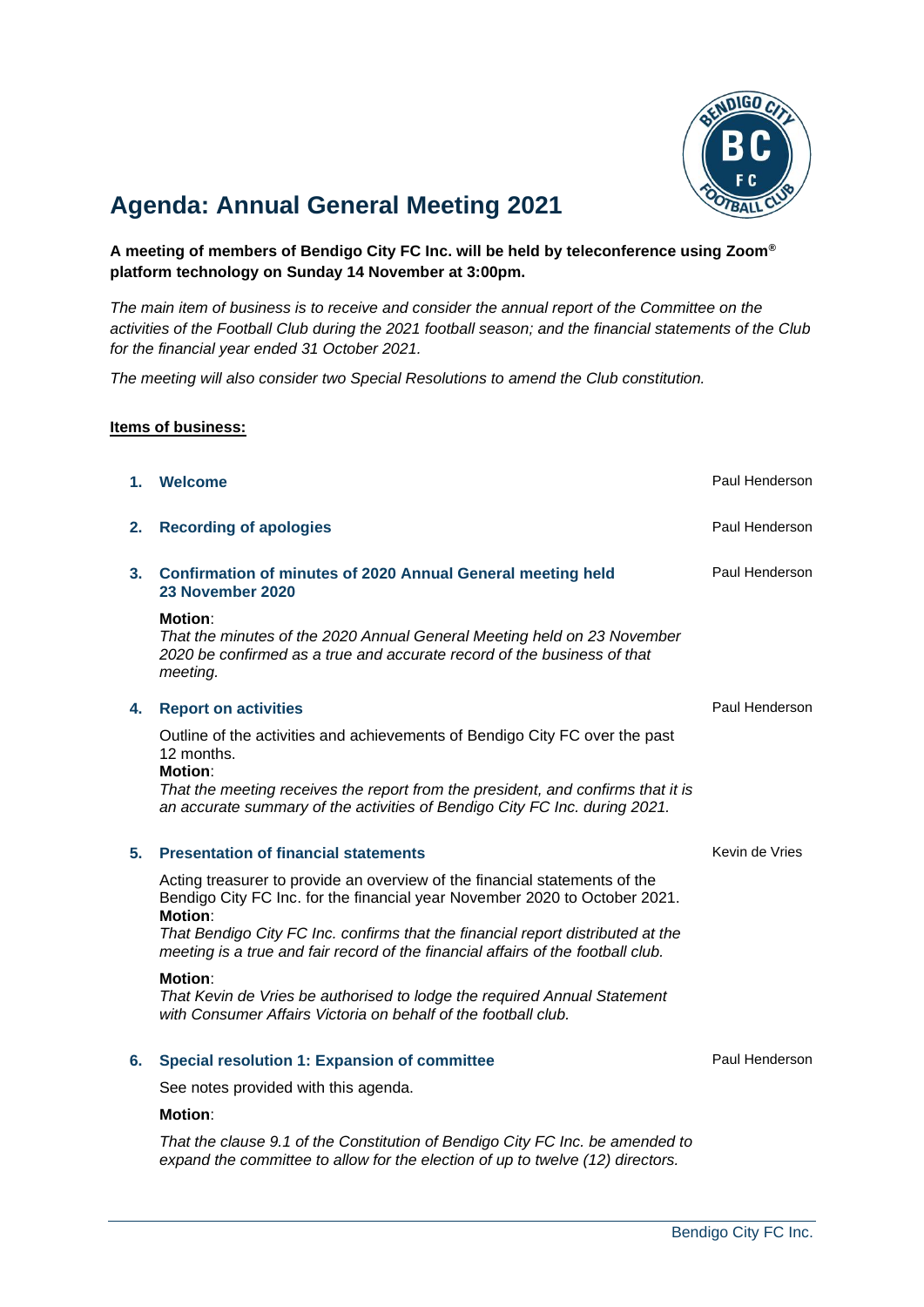Paul Henderson

|    | 7. Special resolution 2: Update of constitution to reflect new business<br>names of Football Victoria and Football Australia.                                                                                                                                       | Paul Henderson |
|----|---------------------------------------------------------------------------------------------------------------------------------------------------------------------------------------------------------------------------------------------------------------------|----------------|
|    | <b>Motion:</b>                                                                                                                                                                                                                                                      |                |
|    | That all references to Football Federation Victoria, or FFV, be replaced by<br>Football Victoria, or FV as the case may be; and further                                                                                                                             |                |
|    | That all references to Football Federation Australia, or FFA, be replaced by<br>Football Australia, or FA as the case may be.                                                                                                                                       |                |
| 6. | <b>Election of office bearers</b>                                                                                                                                                                                                                                   | Paul Henderson |
|    | There are to be no more than twelve $(12)^1$ Directors comprised as follows:<br>a. the President;<br>b. the Vice President;<br>c. the Secretary (which is a mandatory position under the Act);<br>the Treasurer; and<br>d.<br>e. eight (8) other committee members. |                |
|    | 7. Vote of thanks for outgoing committee members                                                                                                                                                                                                                    | Andrew Burke   |
| 8. | Any other business                                                                                                                                                                                                                                                  | Paul Henderson |

**9. Meeting close**

#### **Notes.**

Junior Members under the age of 18 years are not entitled to hold any office, but have the right to be present, debate and vote at General Meetings through the Junior Member's parent or legal guardian. (Clause 3.2 (d)).

Proxy voting is not permitted at general meetings of the Club. (Clause 6.3).

A special resolution will be passed if at least 75 per cent of members voting at the meeting vote in its favour. 2

Votes to change the Club Constitution are subject to further approval from Football Victoria in accordance with clause 7.1 of the constitution.

A copy of the Bendigo City FC Annual Report, including financial statements, will be made available from the BCFC website and the BCFC Facebook page.

<sup>2</sup> Consumer Affairs Victoria. [https://www.consumer.vic.gov.au/clubs-and-fundraising/incorporated](https://www.consumer.vic.gov.au/clubs-and-fundraising/incorporated-associations/running-an-incorporated-association/meetings#special-resolutions)[associations/running-an-incorporated-association/meetings#special-resolutions](https://www.consumer.vic.gov.au/clubs-and-fundraising/incorporated-associations/running-an-incorporated-association/meetings#special-resolutions)



<sup>1</sup> Subject to Special Resolution 1 (item 6) being approved by the meeting. Otherwise the number of directors to be elected is up to nine (9).